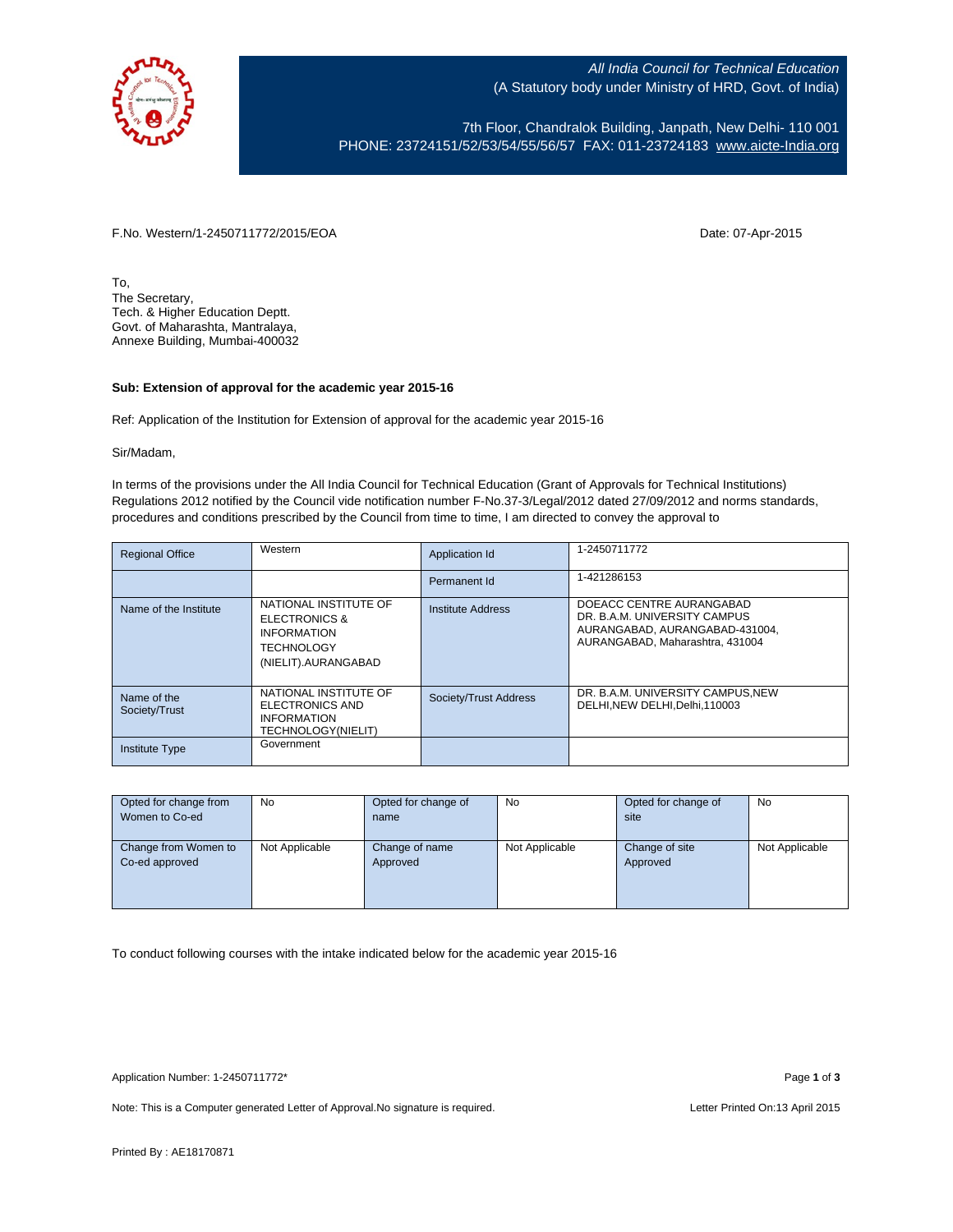

## All India Council for Technical Education (A Statutory body under Ministry of HRD, Govt. of India)

7th Floor, Chandralok Building, Janpath, New Delhi- 110 001 PHONE: 23724151/52/53/54/55/56/57 FAX: 011-23724183 [www.aicte-India.org](http://www.aicte-india.org/)

| Application Id: 1-2450711772<br>Shift<br>Program<br>Level |              | Course                                     |                                                                             | <b>Affiliating Body</b>    |                                                                      | Intake Approved for | NRI Approval status | PIO Approval status | Foreign Collaboration |                 |
|-----------------------------------------------------------|--------------|--------------------------------------------|-----------------------------------------------------------------------------|----------------------------|----------------------------------------------------------------------|---------------------|---------------------|---------------------|-----------------------|-----------------|
|                                                           |              |                                            |                                                                             | Full/Part Time             |                                                                      | Intake 2014-15      | $15 - 16$           |                     |                       | Approval status |
| <b>ENGINEERING</b><br><b>AND</b><br><b>TECHNOLOGY</b>     | 1st<br>Shift | <b>DIPLOMA</b>                             | <b>ELECTRONICS</b><br><b>PRODUCTION</b><br><b>AND</b><br><b>MAINTENANCE</b> | <b>FULL</b><br><b>TIME</b> | Maharashtra<br>State Board of<br>Technical<br>Education              | 60                  | 60                  | Yes                 | Yes                   | <b>NA</b>       |
| <b>ENGINEERING</b><br><b>AND</b><br><b>TECHNOLOGY</b>     | 1st<br>Shift | POST<br><b>GRADUA</b><br><b>TE</b>         | <b>ELECTRONICS</b><br><b>DESIGN AND</b><br><b>TECHNOLOGY</b>                | <b>FULL</b><br><b>TIME</b> | Dr. Babasaheb<br>Ambedkar<br>Marathwada<br>University,<br>Aurangabad | 25                  | 25                  | Yes                 | Yes                   | <b>NA</b>       |
| <b>ENGINEERING</b><br><b>AND</b><br><b>TECHNOLOGY</b>     | 1st<br>Shift | POST<br><b>GRADUA</b><br><b>TE</b>         | <b>ELECTRONICS</b><br><b>DESIGN AND</b><br><b>TECHNOLOGY</b>                | <b>PART</b><br><b>TIME</b> | Dr. Babasaheb<br>Ambedkar<br>Marathwada<br>University,<br>Aurangabad | 24                  | 24                  | <b>NA</b>           | <b>NA</b>             | <b>NA</b>       |
| <b>ENGINEERING</b><br><b>AND</b><br><b>TECHNOLOGY</b>     | 1st<br>Shift | <b>UNDER</b><br><b>GRADUA</b><br><b>TE</b> | <b>ELECTRONICS</b><br><b>SYSTEM</b><br><b>ENGINEERING</b>                   | <b>FULL</b><br><b>TIME</b> | Dr. Babasaheb<br>Ambedkar<br>Marathwada<br>University,<br>Aurangabad | 60                  | 60                  | Yes                 | Yes                   | <b>NA</b>       |

Note: Validity of the course details may be verified at www.aicte-india.org>departments>approvals

The above mentioned approval is subject to the condition that NATIONAL INSTITUTE OF ELECTRONICS & INFORMATION TECHNOLOGY (NIELIT).AURANGABAD shall follow and adhere to the Regulations, guidelines and directions issued by AICTE from time to time and the undertaking / affidavit given by the institution along with the application submitted by the institution on portal.

In case of any differences in content in this Computer generated Extension of Approval Letter, the content/information as approved by the Executive Council / General Council as available on the record of AICTE shall be final and binding.

Strict compliance of Anti-Ragging Regulation:- Approval is subject to strict compliance of provisions made in AICTE Regulation notified vide F. No. 37-3/Legal/AICTE/2009 dated July 1, 2009 for Prevention and Prohibition of Ragging in Technical Institutions. In case Institution fails to take adequate steps to Prevent Ragging or fails to act in accordance with AICTE Regulation or fails to punish perpetrators or incidents of Ragging, it will be liable to take any action as defined under clause 9(4) of the said Regulation.

 **Dr. Avinash S Pant**

Application Number: 1-2450711772\* Page **2** of **3**

Note: This is a Computer generated Letter of Approval.No signature is required. Letter According the state of the Letter Printed On:13 April 2015